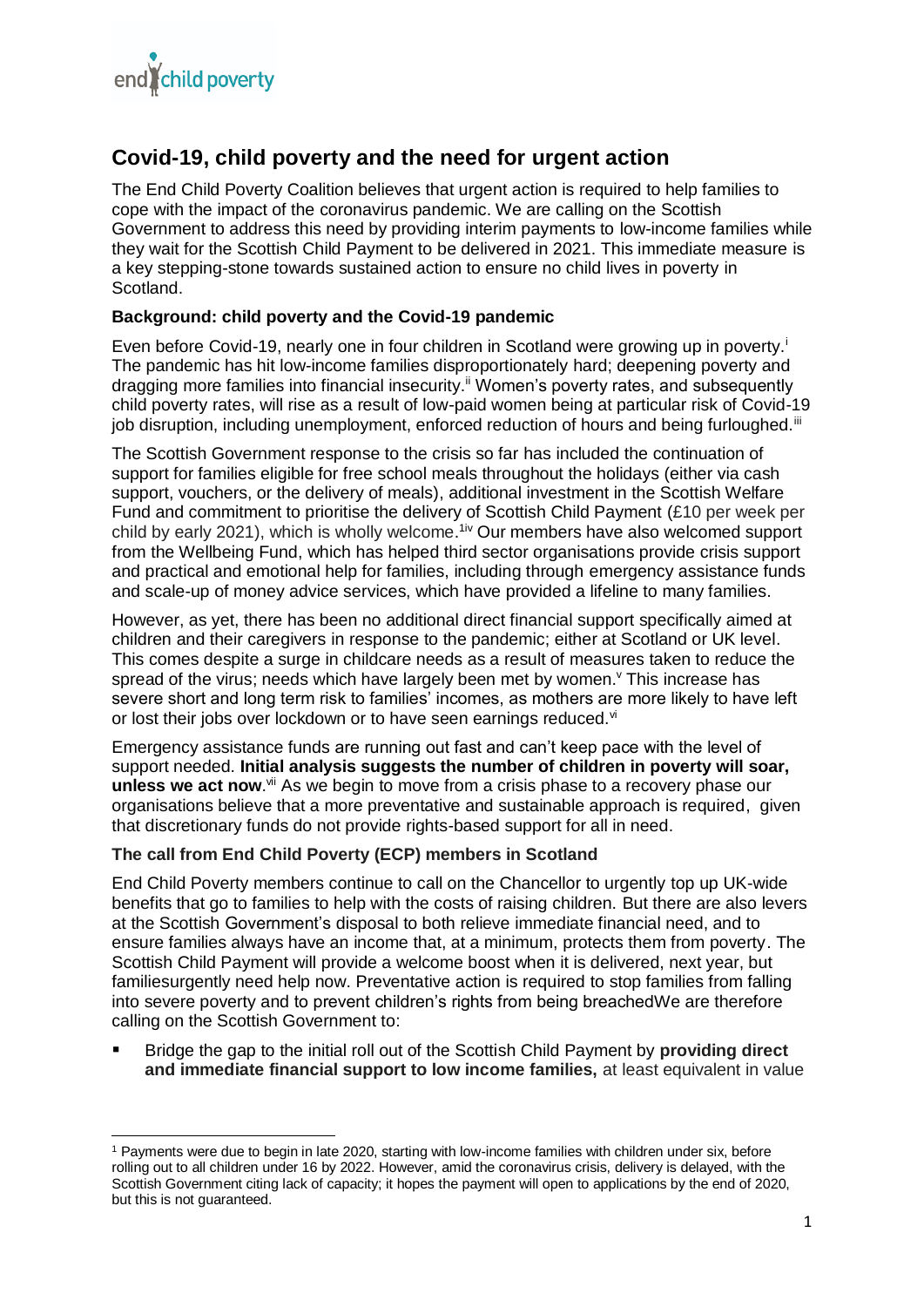to the forthcoming Scottish Child Payment (£10 per week per child, around £250 to cover a six month period of coronavirus crisis and initial recovery).

# Continue to **prioritise the development and delivery of the Scottish Child Payment**.

A number of delivery options that could directly support this proposal, using existing payments and mechanisms at local and national level, have been outlined in a recent [letter](https://cpag.org.uk/news-blogs/news-listings/open-letter-first-minister-coronavirus-support-low-income-families)vili from over 100 organisations and academics to the First Minister, by IPPR, ix by the Fraser of Allander Institute<sup>x</sup> and the JRF<sup>xi</sup>. These include the use of school clothing grants **payments and increasing the value of Best Start Foods.**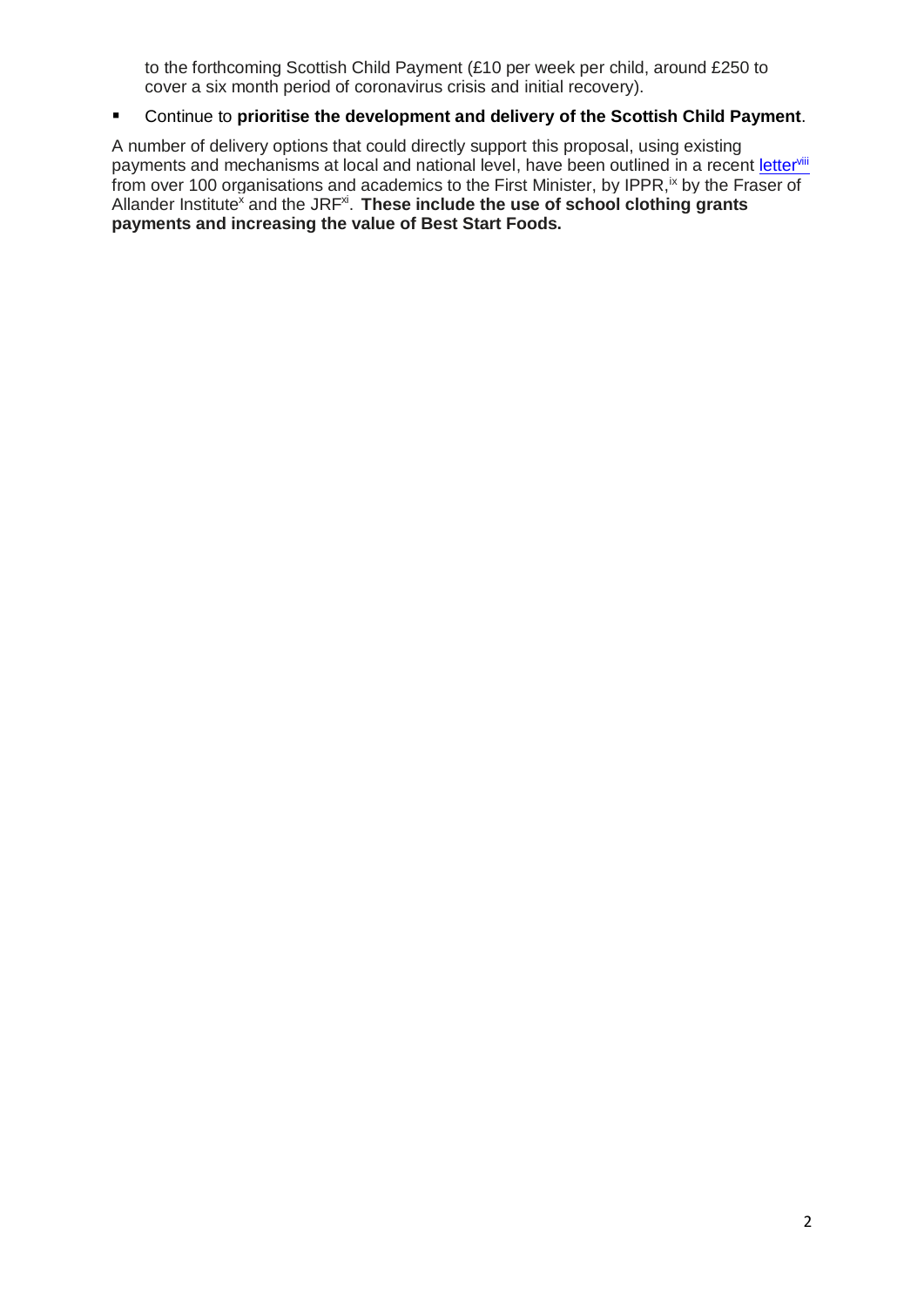# **Appendix one**

#### **Why is this necessary? Evidence of impact**

Children and families that End Child Poverty members work alongside are telling us about severe and increasing levels of need.<sup>xii</sup> Almost half of families surveyed in Scotland by Save the Children and the JRF reported a reduction in income since March despite 86% reporting rising household costs,<sup>xiii</sup> while analysis by IPPR found that nearly half of families with children in Scotland were in serious financial difficulty or struggling to make ends meet. xiv

In its most recent 'Children, Young People and Families Evidence and Intelligence Report, '<sup>xv</sup> the Scottish Government reported that Aberlour's Urgent Assistance Fund has seen a 1400% increase in applications since March, with 90% of applications requesting assistance with the provision of food while One Parent Families Scotland have delivered 1,452 food parcels to lone parent families.

Since the beginning of March, Children 1st Parentline has reported a 158% increase of calls about finances and employment and the Scottish Welfare Fund saw an 88% increase in requests for assistance in April, compared with the same period last year.  $^{x^{i}}$ 

Families are reaching out to us with bare cupboards and fridges, struggling to cope with the impact of income loss, forced to make increasingly difficult choices. Income crisis is being disproportionately experienced by the very priority groups set out in the Tackling Child Poverty Delivery Plan: BAME families, women,<sup>xvii</sup> lone parents, families with a disabled adult or child, young mothers, families with a child under one, and larger families.

Gendered patterns of care are being replicated during lockdown, and in many cases magnified. School and nursery closures, and increased caring responsibilities in the home have drastically affected women's ability to do paid work. Indeed, evidence highlights that women with caring responsibilities in paid work have reduced their paid working hours substantially, and by more than their male counterparts. Among those working in February 2020, mothers are now 9 percentage points less likely to still be in paid work than fathers.<sup>xviii</sup> This, coupled with women's disproportionate risk of furlough, reduced hours and redundancy, has placed women and their children at greater risk of poverty. The Scottish Government's Child Poverty Delivery Plan highlighted women's low pay as a key concern in tackling child poverty and Covid-19 has made it increasingly impossible to tackle child poverty without tackling women's inequality in the labour market.

While we recognise the publication of the child poverty progress report has had to be delayed, this does not meant that action should be deprioritised. Now more than ever we must do more to stop income crises amongst those who are most at risk.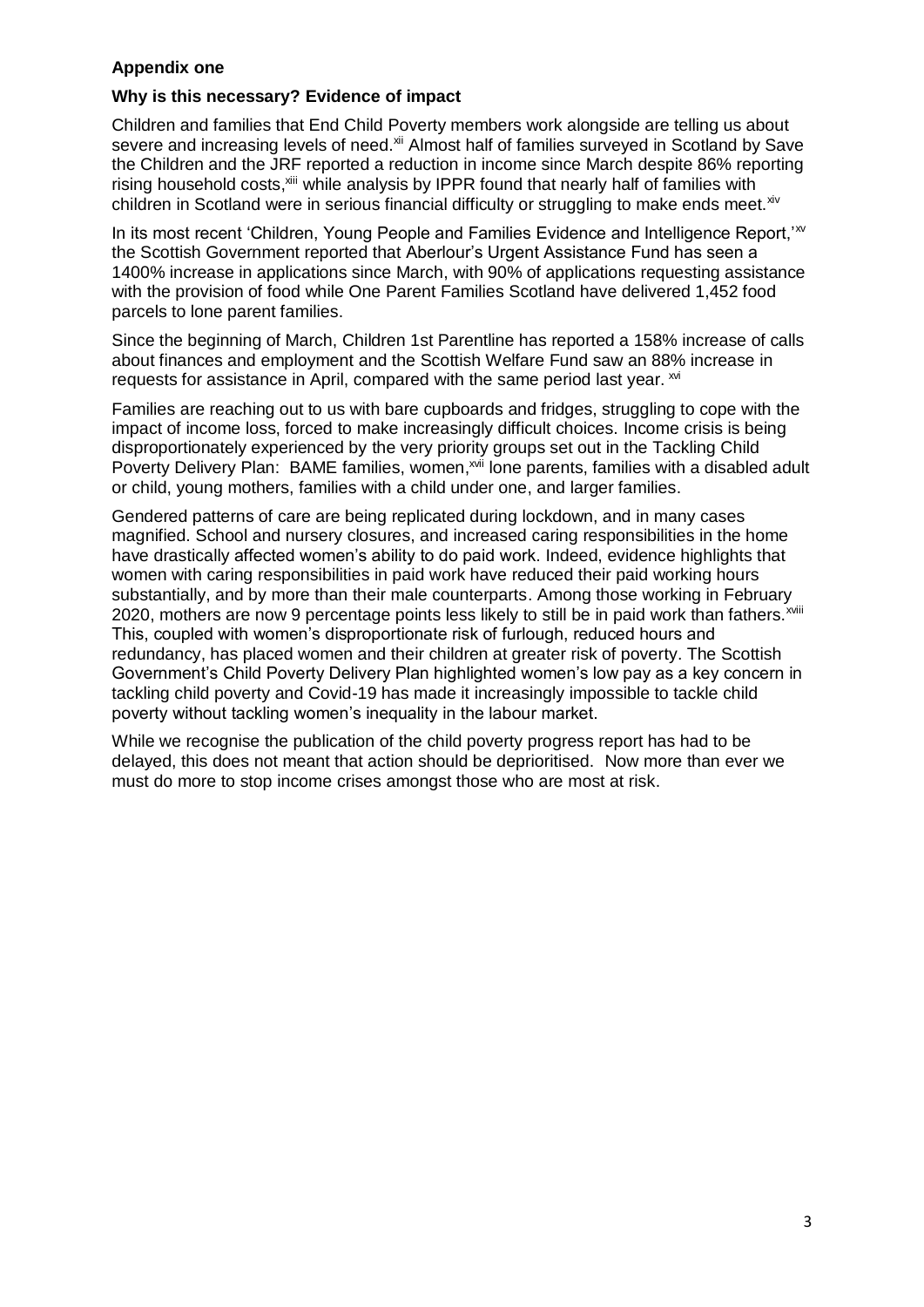## **Appendix two**

#### **Crisis to recovery: family incomes at the heart of social & economic renewal**

The rising levels of child poverty in Scotland are unacceptable and urgent action is required. It is a **fundamental breach of children's rights** under Article 27 of the United Nations Convention on the Rights of the Child (UNCRC) for Scotland not to uphold children's right to an adequate standard of living. The Children's Commissioner has called for an emergency package of financial support for families on low incomes as part of the recommendations in the Independent Children's Rights Impact Assessment on the Response to Covid-19 in Scotland.xix

Rising child poverty is entirely inconsistent with the 'national renewal' called for by the Scottish Government's Advisory Group on Economic Recovery<sup>xx</sup> and the First Minister's welcome championing of a wellbeing economy.<sup>xxi</sup> Scotland's approach to economic and social renewal must have ending child poverty at its heart if progress is to be maintained toward meeting the interim targets (2023-24) and statutory 2030 child poverty targets and its commitment to incorporate the UNCRC in this parliamentary cycle. While emergency assistance funding and the investment in the Scottish Welfare Fund is welcome, it is not sustainable or enough to meet the rising level of need.

Crucially, Scottish Government's necessary focus on family support to implement the recommendations of The Promise must be accompanied by a concurrent focus on alleviating child poverty and addressing urgent financial needs. Family support without ensuring that families have the means to bring up their children is not sufficient. The Promise is clear that *"when a family lacks financial resources, when they face sub- standard service provision, when the streets they walk are less safe than in other parts of town, when homes are cramped and when keeping food on the table is a struggle, meeting all the needs of a child can be challenging."xxii*

The Scottish Government's evidence paper highlights that "*ensuring adequate family income is the key challenge to be addressed to improve outcomes for all [children and young* people]."<sup>"XXII</sup> Income adequacy is a fundamental part of holistic whole family support. The first step towards this is ensuring that there is bridge between now, when many families are requiring urgent help, and the implementation of the Scottish Child Payment.

Sustained action is then needed to address the systemic causes of low income for too many families as part of a step-change in how we value those with caring responsibilities, including those looking after children. Alongside improving social security, this includes: adopting gendered approaches to labour market policymaking to tackle labour market barriers for women with caring responsibilities; utilising public procurement to drive improvements in the quality of work – including addressing low-pay, insecure work and insufficient working hours; addressing the undervaluation of "women's work", including social care and childcare; tackling the gender pay gap; and redistributing childcare responsibilities, while boosting the provision of affordable, accessible and flexible childcare.<sup>xxiv</sup> The implementation of the extended funded childcare entitlement must, therefore, remain a key priority for the Scottish Government in the aftermath of the crisis.

All children have the right to be safe, warm, fed and to be able to play and learn during this crisis and beyond. We must ensure children's right to an adequate standard of living is met now, and for good. Every tool at Scotland's disposal must be used to that end.

1

<sup>i</sup> <https://www.gov.scot/collections/child-poverty-statistics/>

ii <https://www.ippr.org/blog/covid-19-how-are-families-with-children-faring-so-far>

iii https://www.closethegap.org.uk/content/resources/Disproportionate-Disruption---The-impact-of-COVID-19-onwomens-labour-market-equality.pdf

iv <https://www.gov.scot/policies/social-security/scottish-child-payment/>

<sup>v</sup> https://oxfamapps.org/scotland/wp-content/uploads/2020/07/Making-Care-Count-in-Scotland-Oxfam-Scotland-July-2020-1.pdf

vi [https://www.engender.org.uk/content/publications/1594974358\\_Gender--unpaid-work---the-impact-of-Covid-19](https://www.engender.org.uk/content/publications/1594974358_Gender--unpaid-work---the-impact-of-Covid-19-on-womens-caring-roles.pdf) [on-womens-caring-roles.pdf](https://www.engender.org.uk/content/publications/1594974358_Gender--unpaid-work---the-impact-of-Covid-19-on-womens-caring-roles.pdf)

vii <https://www.ippr.org/research/publications/estimating-poverty-impacts-of-coronavirus>

viii <https://cpag.org.uk/news-blogs/news-listings/open-letter-first-minister-coronavirus-support-low-income-families>